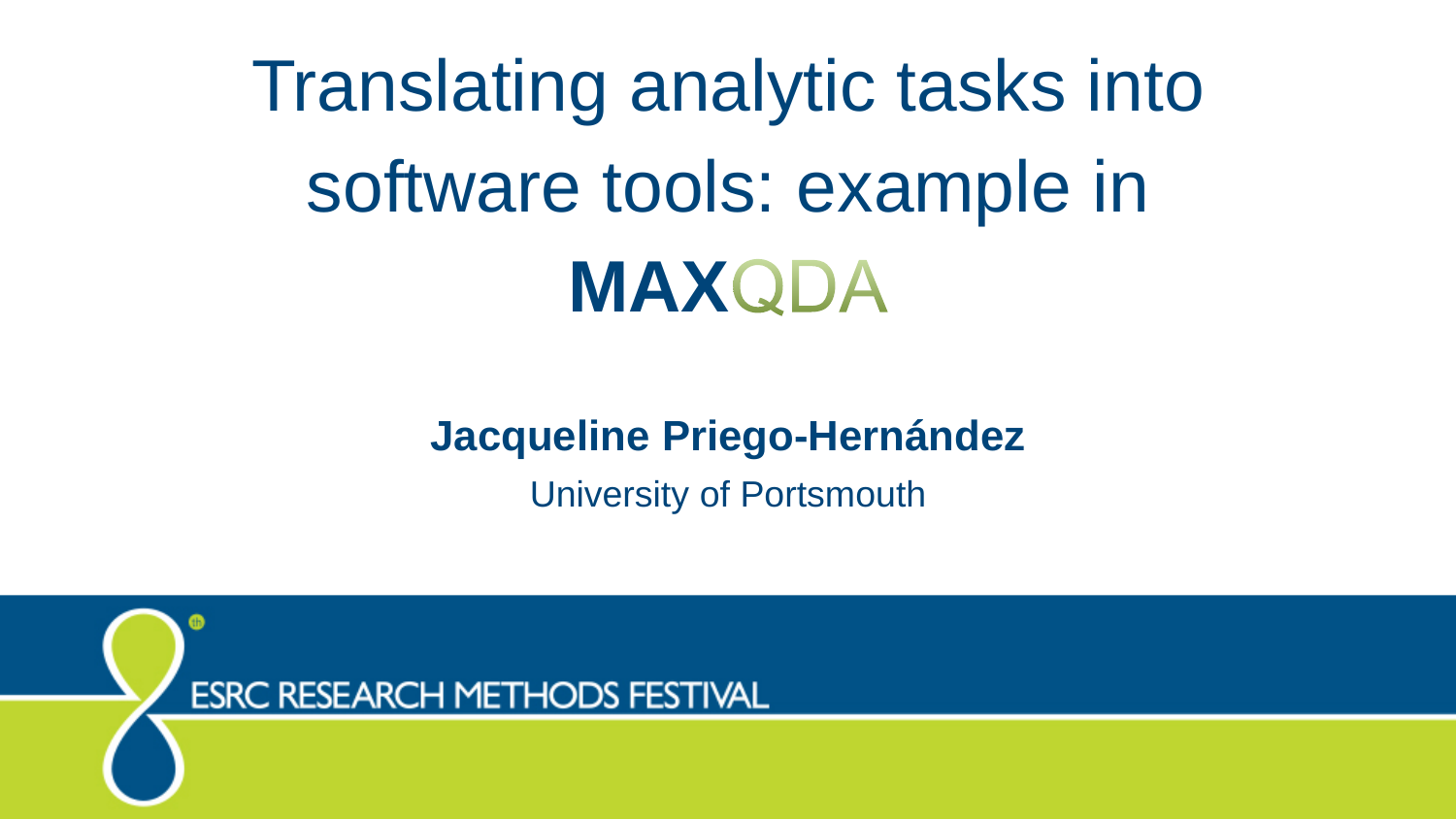## **5LQDA: Analytic Planning Worksheet**  (Silver & Woolf, 2015; Woolf & Silver, 2018)

- **Level 1.** Objectives
- **Level 2.** Analytic plan
- **Level 3.** Translation
- **Level 4.** Selected tool
- **Level 5.** Constructed tool



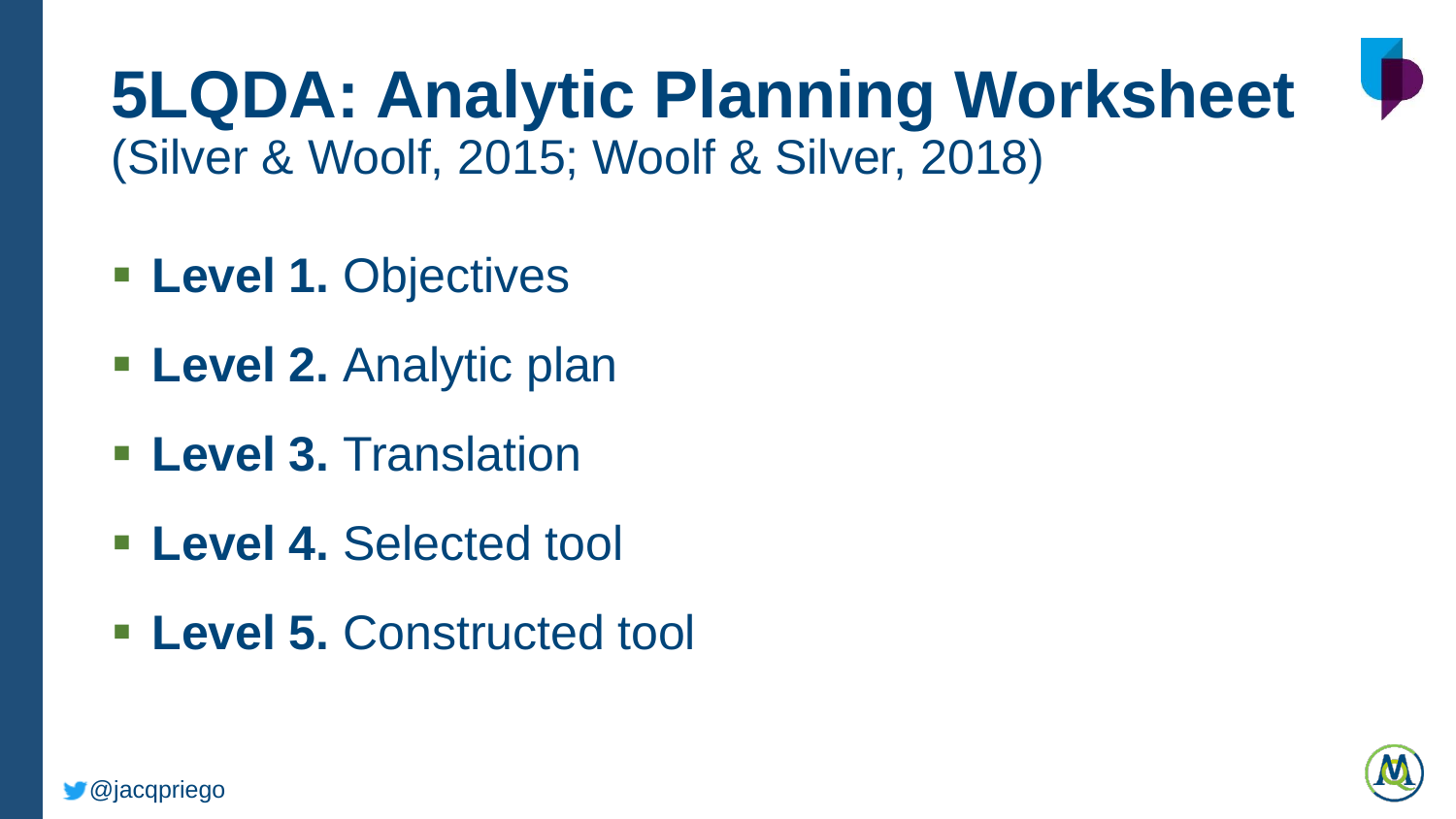



**A**ssessing **U**ndergraduate **R**esearch **A**ssistants' **L**earning through the use of participatory methods (AURAL)

### **Objectives**

- *Pre-established*: To identify the learning gains of student researchers participating in research placements through a participatory approach.
- *Emerging*: To distinguish the learning experience of student researchers vis-à-vis discipline-specific research models.



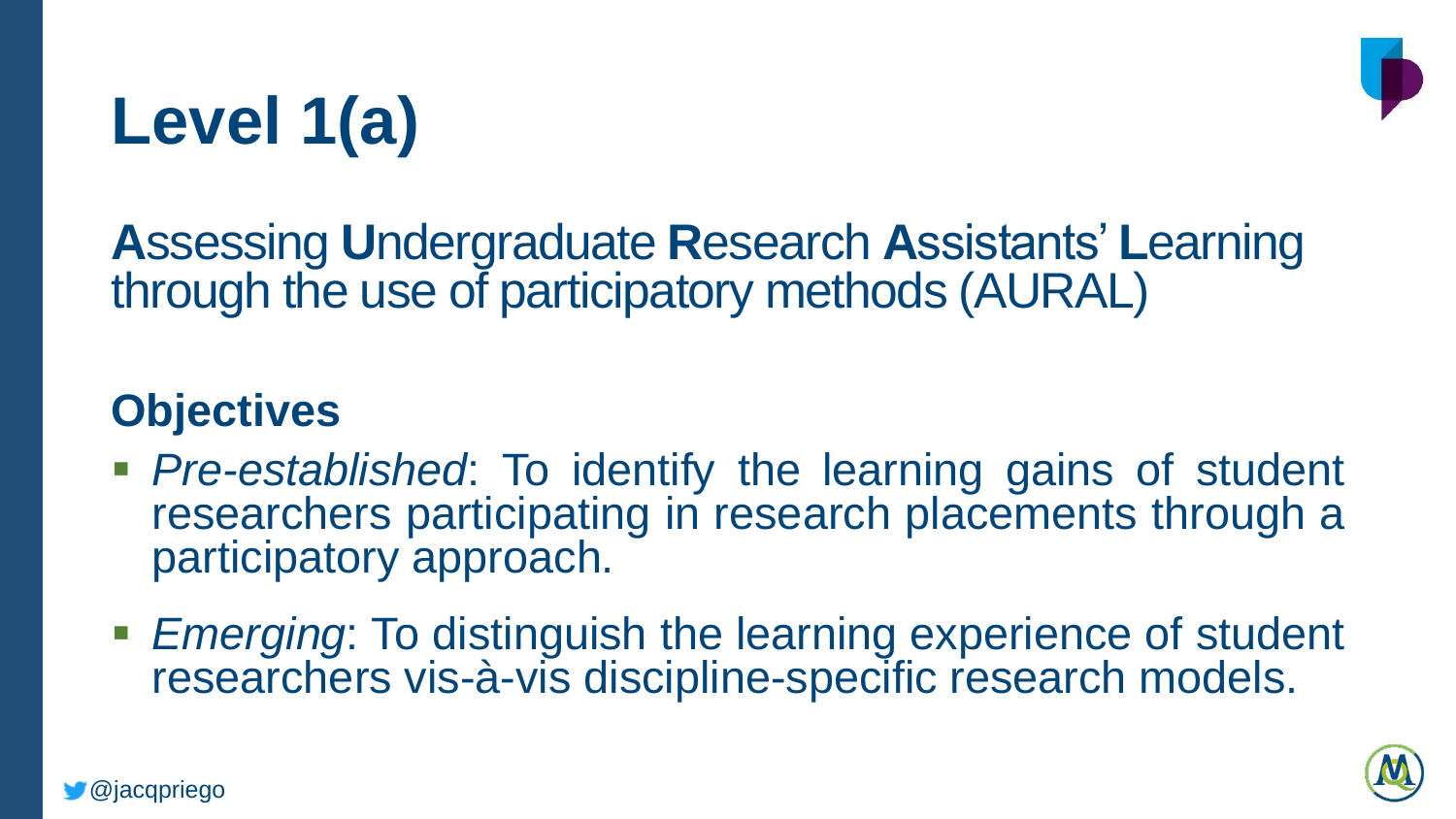

# **Level 1(b)**

- **Participatory planning** sessions
- **Participants: 18 student** researchers
- **Data sources:** 
	- 270 diary entries
	- 6 Interviews







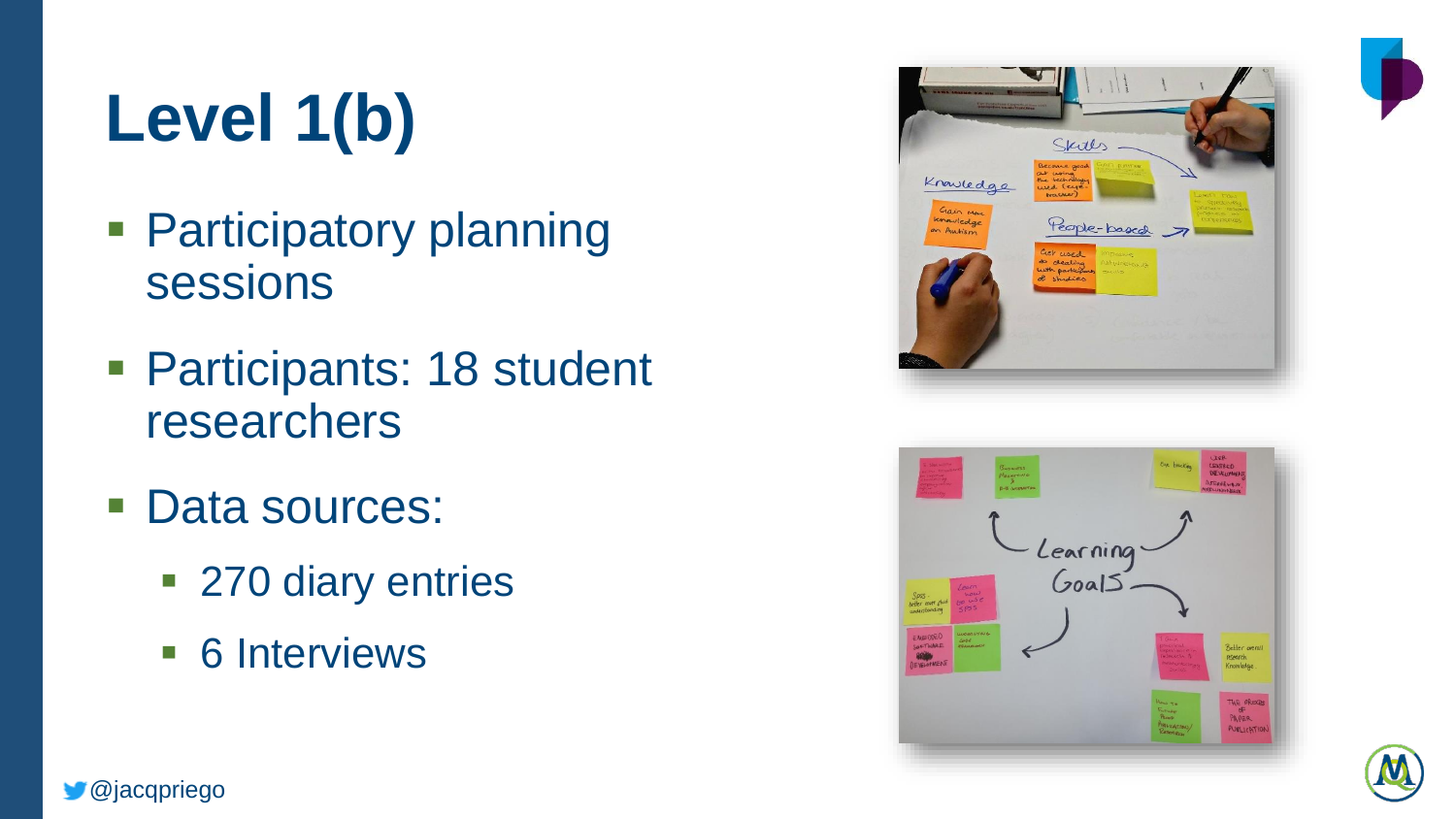

#### Date: Tuesday 12th July

Hours worked: 9am- 5pm (7.5 hours)

#### What, why and how?

Today was another good day, I came in and did a bit of interest areas first, then we had another demo guy in showing another type of remote eye tracking device. This was interesting because I got to compare it to the one we saw yesterday. In terms of tech, today's kit from was a bit more advanced as it had a higher resolution and slightly faster processing in the hardware. Also, the wireless device in the glasses had a longer range than yesterday's which meant we could live stream walking all the way around the building. It also looked more slick and was slightly lighter to wear. The main difference however was the software to run it. This is a bit more complex because this device is made for more complex things, which is fair enough. For our purposes, yesterday's option from SMI was more suited really. But anyway, the study now uses screen based tracking, not remote so the comparison with the screen based SMI machine and the current Eyelink we use was more interesting. The guy yesterday let us keep the kit to try with our study over the week which was good. Today I managed to set up and run my own experiment - which sounds pretty simple but there is NO WAY I would have been able to code in my own experiment using the Eyelink system as it is SO complicated. The good thing about the old system is it can do super complicated things, and this new one from SMI is a bit more basic (still super clever though), but it has some new features which would be really time saving in terms of making it really easy to set up and run new trials, and also it would mean students could design their own experiments relatively easily and without too much assistance. On the old system even masters level couldn't program their own studies - a technician would have to do it. So for that reason I think we should definitely get one! It would mean I have a head start getting used to the new kit before I use it for my project next year!!

#### Any challenges?

Not really - practicing with data viewer (eyelink software) is challenging, but using the new software was fun. It was much more like the programs I am used to running on mac like imovie which aims to be simple and easy to use.

#### Learning:

@jacqpriego

This new technology is really good and I basically taught myself how to set up and experiment in about two hours which is amazing!

# **Level 1(c)**

- **Solicited diaries** produced through a pre -defined template .
- **Frequency** of measurement points determined by the **event** of **working on the project**, at **daily intervals** .
- Participants were asked to produce a minimum of **300 -words per entry** and email them weekly to a dedicated account.
- **Fig. 3 Semi-structured interviews to** accommodate students' preferences.

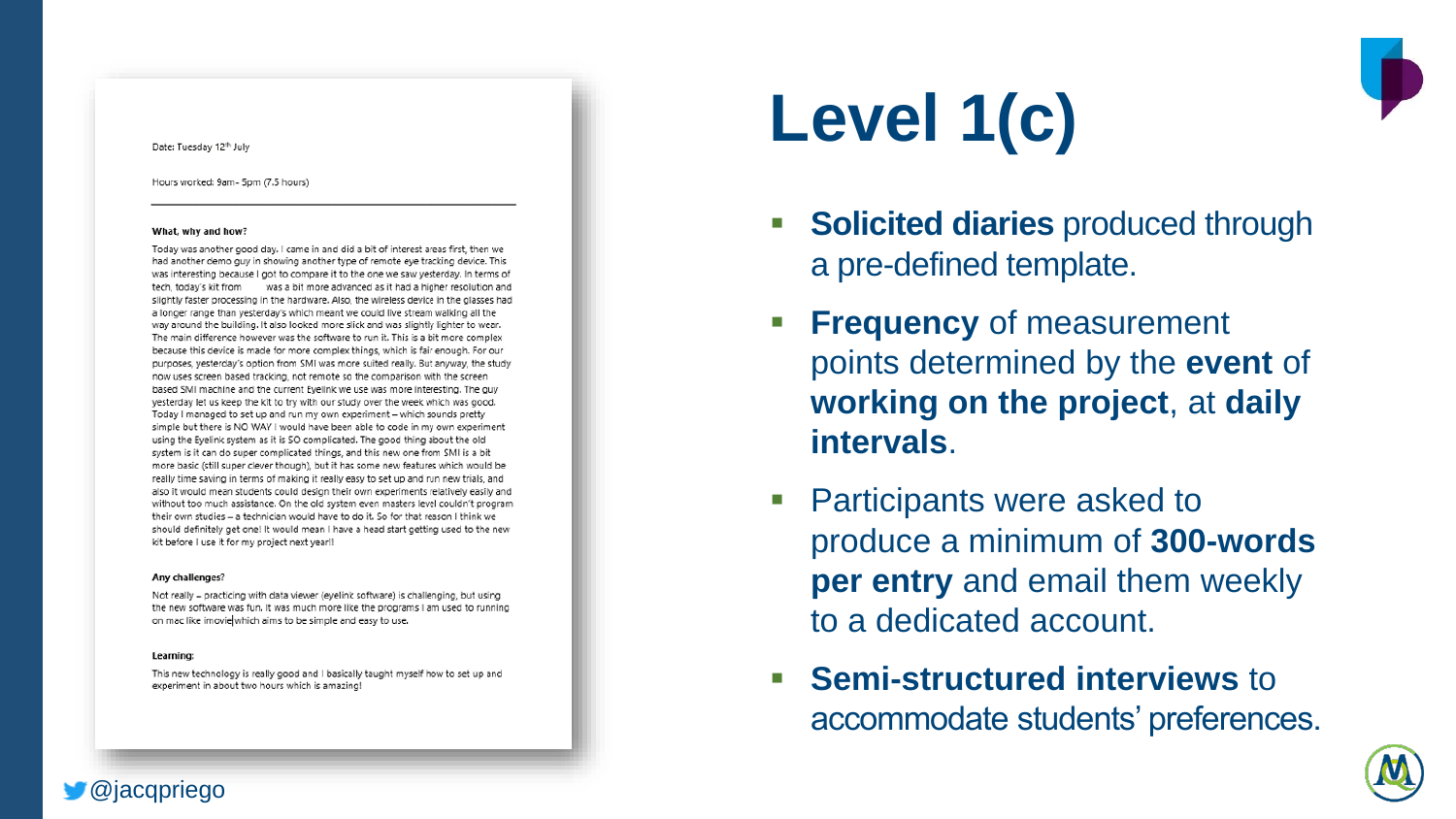

## **Level 2. Overall Analytic Plan**

## **(a) Current conceptual framework**

- The 'Students as researchers' pedagogy (Walkington, 2015) has been typically studied from a researcher-led perspective (Hunter et al., 2007; Linn et al., 2015; Shah et al., 2012).
- Initial contribution: participatory approach through continuous self-monitoring and reflection on learning gains.
- Emerging contribution: comparison of three disciplinebased research models.

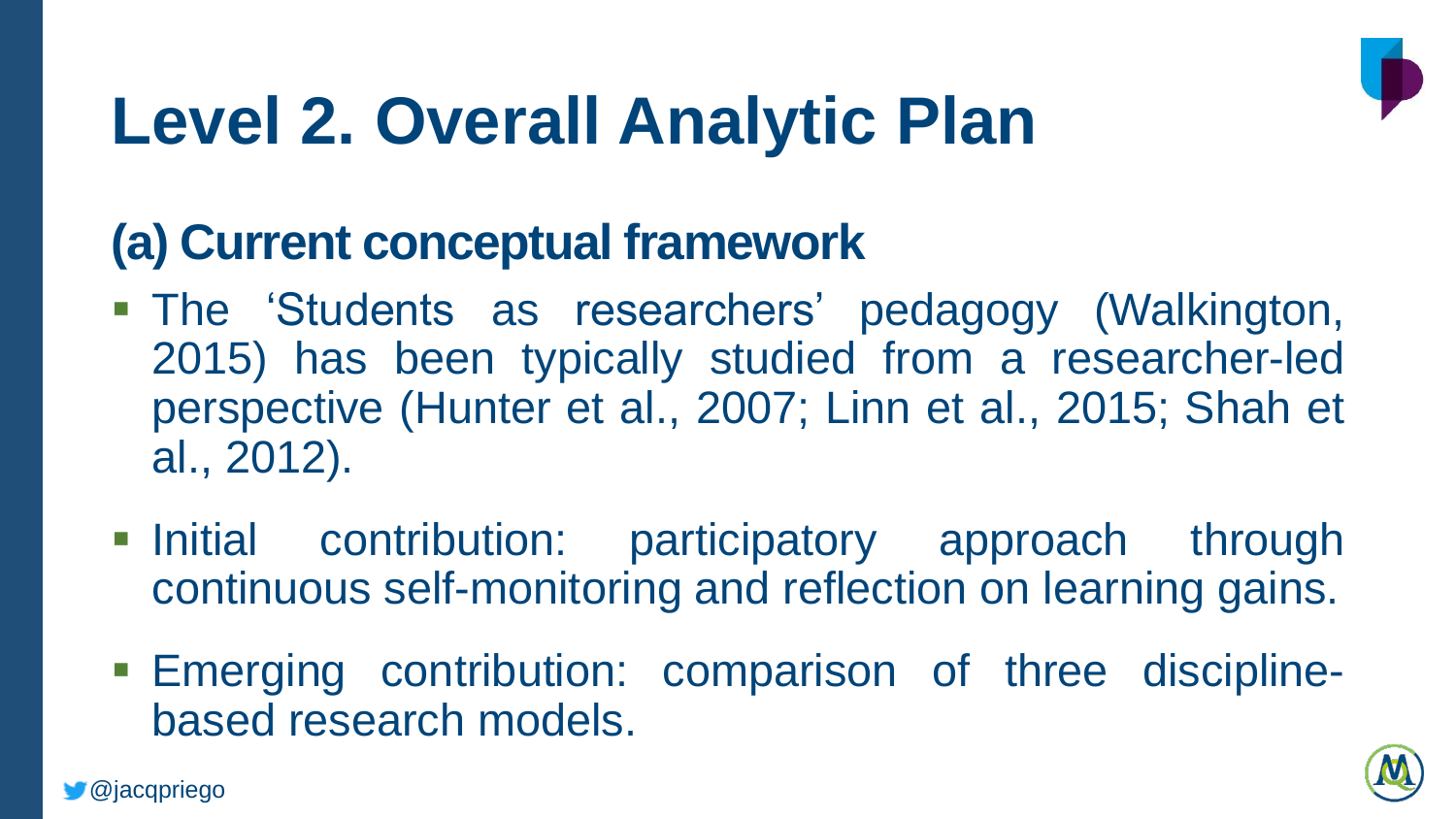

| <b>Document System</b>                                         | 咱响局 | $\rightarrow$ | <b>Po</b> Co | م    | c   | $\overline{\phantom{a}}$ | $\times$           |
|----------------------------------------------------------------|-----|---------------|--------------|------|-----|--------------------------|--------------------|
| 빕                                                              |     |               |              | D    |     | #                        | $\lambda$          |
| ◢<br>۰<br><b>Documents</b>                                     |     |               |              |      |     | 1,307                    |                    |
| 2 Male<br>D                                                    |     |               |              |      |     | 99                       |                    |
| 6 Male<br>D                                                    |     |               |              |      |     | 125                      |                    |
| 11 Female<br>Þ<br>۰                                            |     |               |              |      |     | 143                      |                    |
| ۰۱<br>12 Male<br>D                                             |     |               |              |      |     | 116                      |                    |
| $\bullet$<br>13 Male<br>D                                      |     |               |              | N    |     | 80                       |                    |
| D<br>۰<br>1 Female                                             |     |               |              | È    |     | 50                       |                    |
| ۰<br>4 Female<br>D                                             |     |               |              |      |     | 67                       |                    |
| 5 Male<br>D<br>۰                                               |     |               |              |      |     | 40                       |                    |
| D<br>7 Female                                                  |     |               |              |      |     | 68                       |                    |
| 8 Male<br>D<br>۰                                               |     |               |              |      |     | 37                       |                    |
| 9 Female<br>Þ<br>۰                                             |     |               |              |      |     | 28                       |                    |
| 10 Female<br>Þ<br>۰                                            |     |               |              | 7777 |     | 52                       |                    |
| 14 Female<br>D<br>0                                            |     |               |              |      |     | 51                       |                    |
| 16 Male<br>▷<br>- 1                                            |     |               |              |      |     | 56                       |                    |
| 3 Female<br>Þ<br>$\overline{\phantom{a}}$                      |     |               |              |      |     | 68                       |                    |
| <sup>1</sup> 15 Female<br>D                                    |     |               |              |      |     | 71                       |                    |
| 17 Female<br>D<br>$\bullet$                                    |     |               |              |      |     | 122                      |                    |
| 18 Female<br>$\bullet$<br>D                                    |     |               |              |      |     |                          | $34\sim$           |
| <b>G</b> Code System                                           | 6   | $\mathbf{C}$  | ్త           | α    | 6 □ |                          | $\times$           |
| 법                                                              |     |               |              |      | D   |                          | ģ.                 |
| 4<br><b>C</b> Code System<br>$\triangleright$ $\circ$ Benefits |     |               |              |      |     |                          | 1,307              |
|                                                                |     |               |              |      |     |                          | 219<br>630         |
|                                                                |     |               |              |      |     |                          |                    |
| Þ<br><b>Co</b> Transferable skills                             |     |               |              |      |     |                          |                    |
| <b>Co</b> Personal qualities<br>D                              |     |               |              |      |     |                          |                    |
| <b>Co</b> Challenges<br>D                                      |     |               |              |      |     |                          |                    |
| D<br>Supervisor & senior colleagues                            |     |               |              |      |     |                          | 223<br>74<br>111   |
| © Other<br>▷                                                   |     |               |              |      |     |                          |                    |
| CLIENT/audience oriented                                       |     |               |              |      |     |                          |                    |
| <b>CO</b> Professional IDENTITY<br>Great quotes ALSO recode    |     |               |              |      |     |                          | 22<br>1<br>3<br>24 |

@jacqpriego

# **Level 2(b)**

#### **Prior completed**

- Preliminary coding
- Review and refinement of codes
- **Preliminary generation of themes**

#### **Current**

- *Identify patterns of transferable skills reported in relation to discipline specific-research models*
- **Next anticipated**
	- As above, in relation to personal qualities.

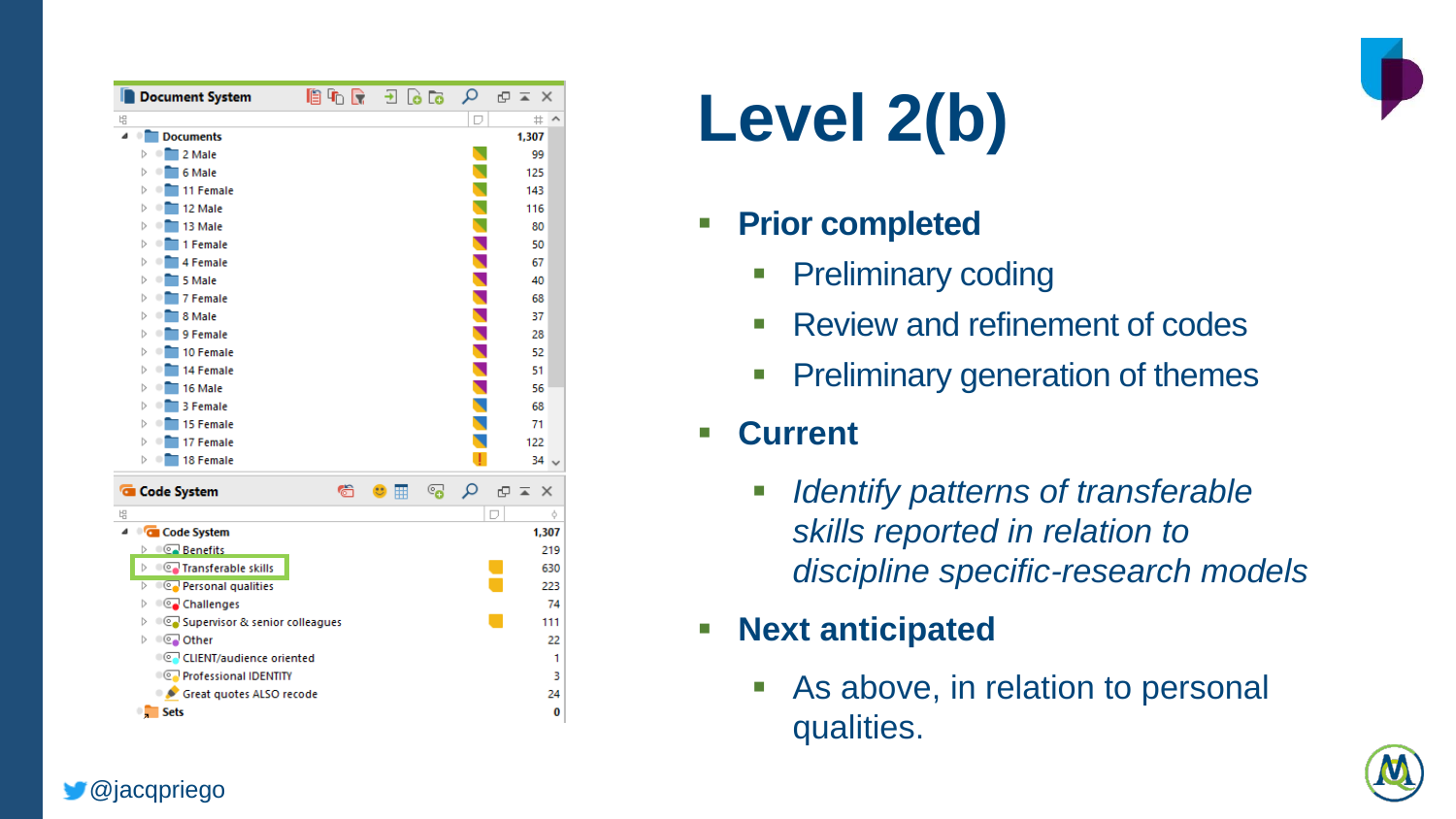

## **Level 2(c). Analytic tasks**

## *Ascertain transferable skills typically reported by students in each discipline-specific research model.*



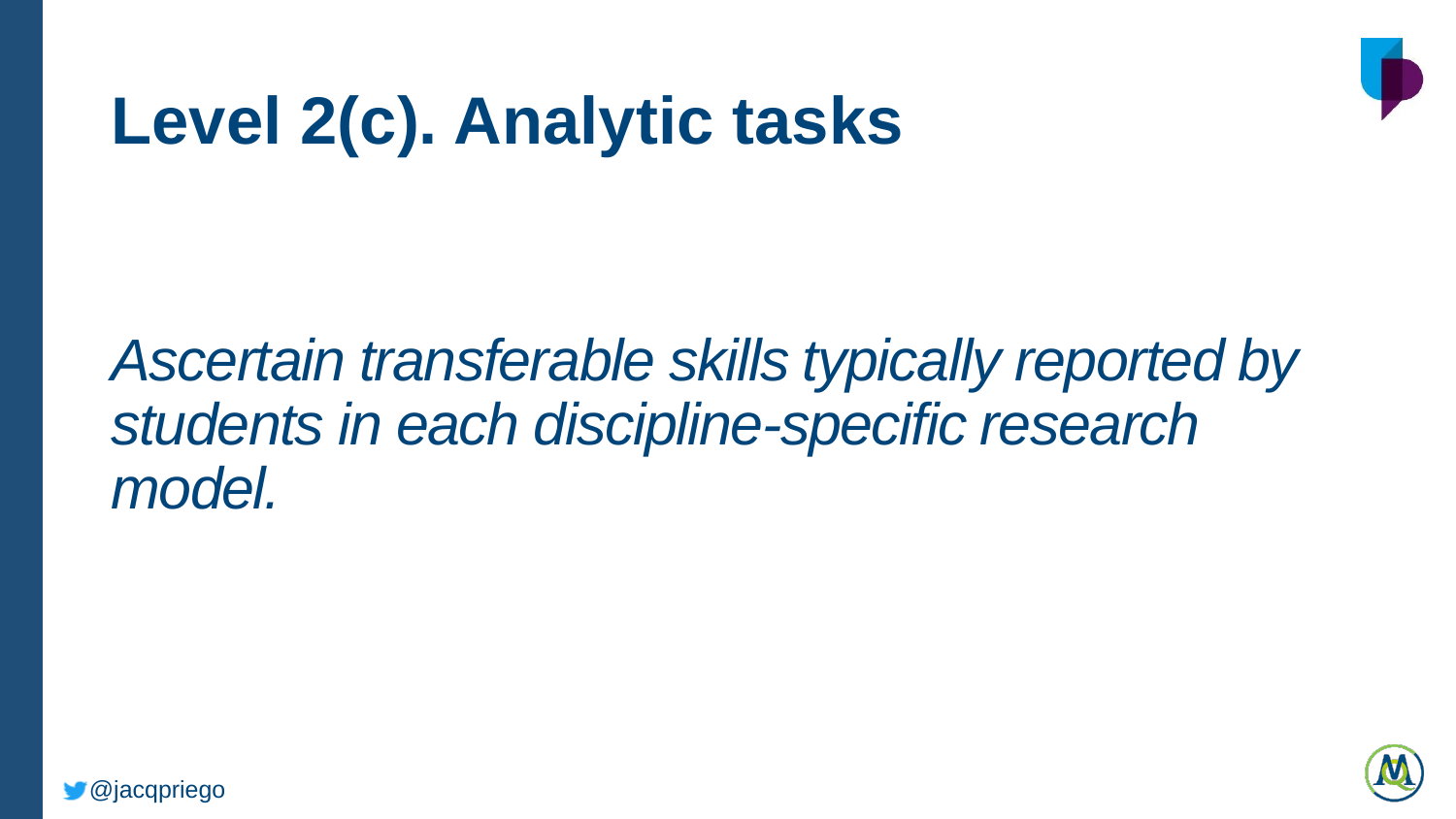

# **Level 3. Translation (Alternative A)**

- 1. UNITS
	- **Groups of participants (unit** of analysis)
	- Transferable skills (unit of meaning, concept)
- 2. PURPOSE: To **verify** and **document** the similarities and differences in the expression of transferable skills reported by individual student researchers engaged in disciplinespecific projects.

### 3. POSSIBLE COMPONENTS

- **Groups of participants**
- **Transferable skills** *See handout*
- 4. CHOSEN COMPONENTS
	- **Groups of participants:** <u>V</u>ARIABLE VALUE
	- Transferable skills: CODE

Additional components for 'documenting'

- **Interpretation and recording**  $=$  MEMOS
- 5. EXPLANATION on screen



@jacqpriego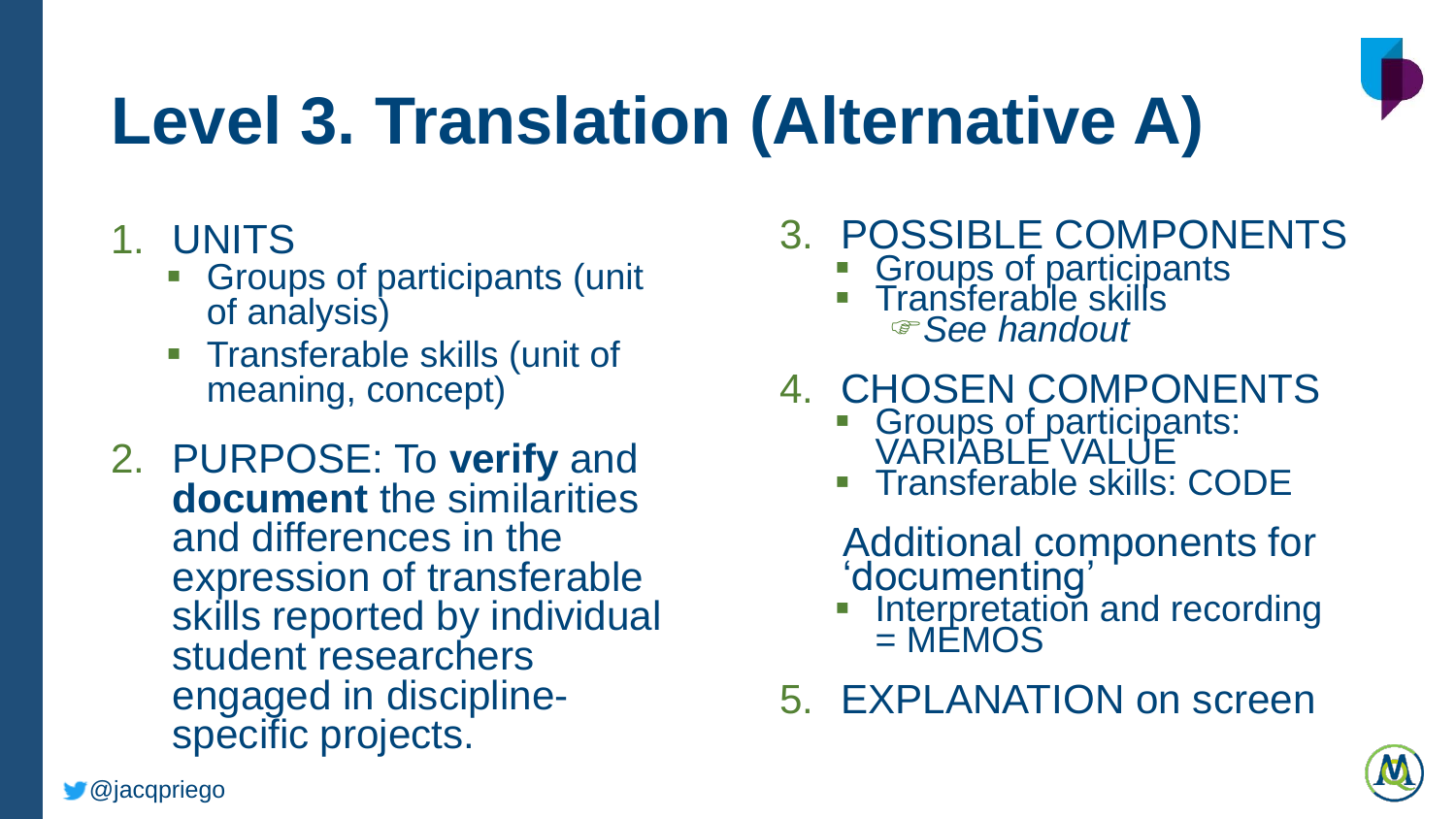

# **Level 3. Translation (Alternative B)**

1. UNITS

@jacqpriego

- **Groups of participants (unit** of analysis)
- Transferable skills (unit of meaning, concept)
- 2. PURPOSE: To **verify** and **document** the similarities and differences in the expression of transferable skills reported by individual student researchers engaged in disciplinespecific projects.

### 3. POSSIBLE COMPONENTS

- **Groups of participants**
- **Transferable skills** *See handout*
- 4. CHOSEN COMPONENTS
	- **Groups of participants:** DOCUMENT SETS
	- **Transferable skills: CODE**

Additional components for 'documenting'

- **Interpretation and recording**  $=$  MEMOS
- 5. EXPLANATION on screen

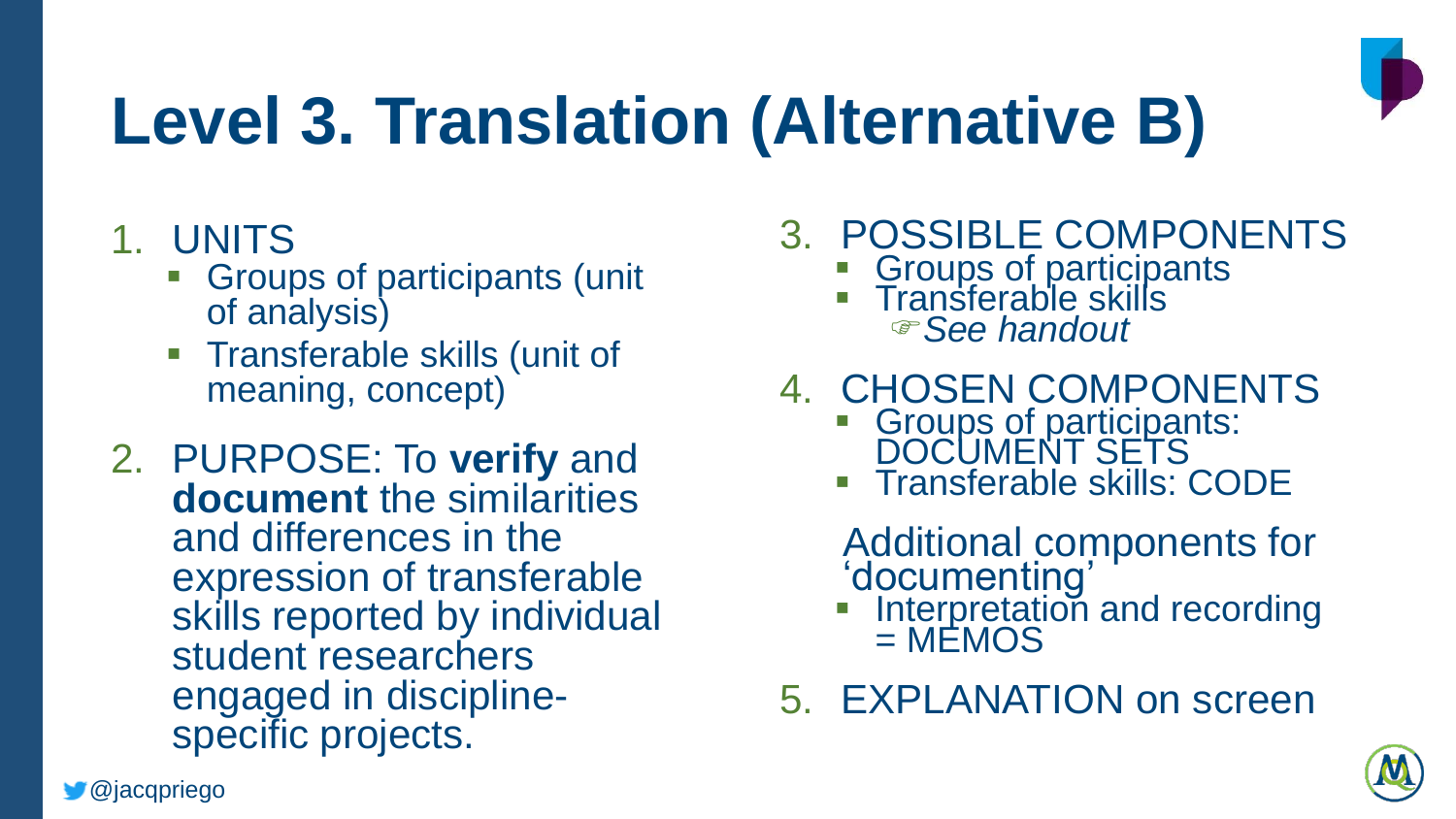

## **Levels 4 & 5. On-screen demo**

## **A.** Constructed tool

- Crosstab
- **Interactive quote** matrix
- **Free Memo**

## **B.** Constructed tool

- Compare groups, quantitative
- Compare groups, qualitative
- **Free Memo**



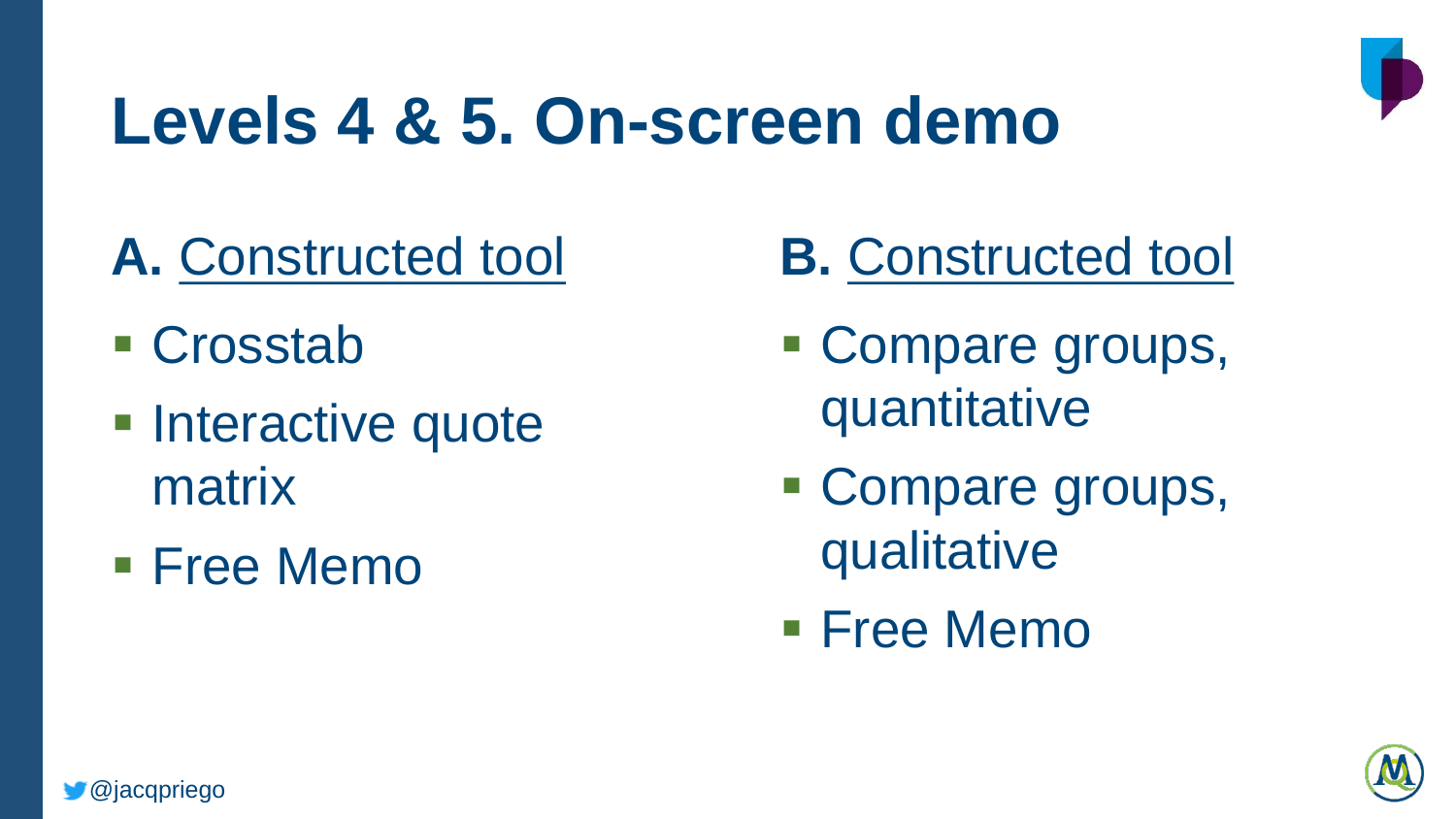## **Reflections**



*Summaries would have been a suitable selected tool (Level 4), had the task focused on individual documents (diary entries, interviews) as the unit of analysis.* 



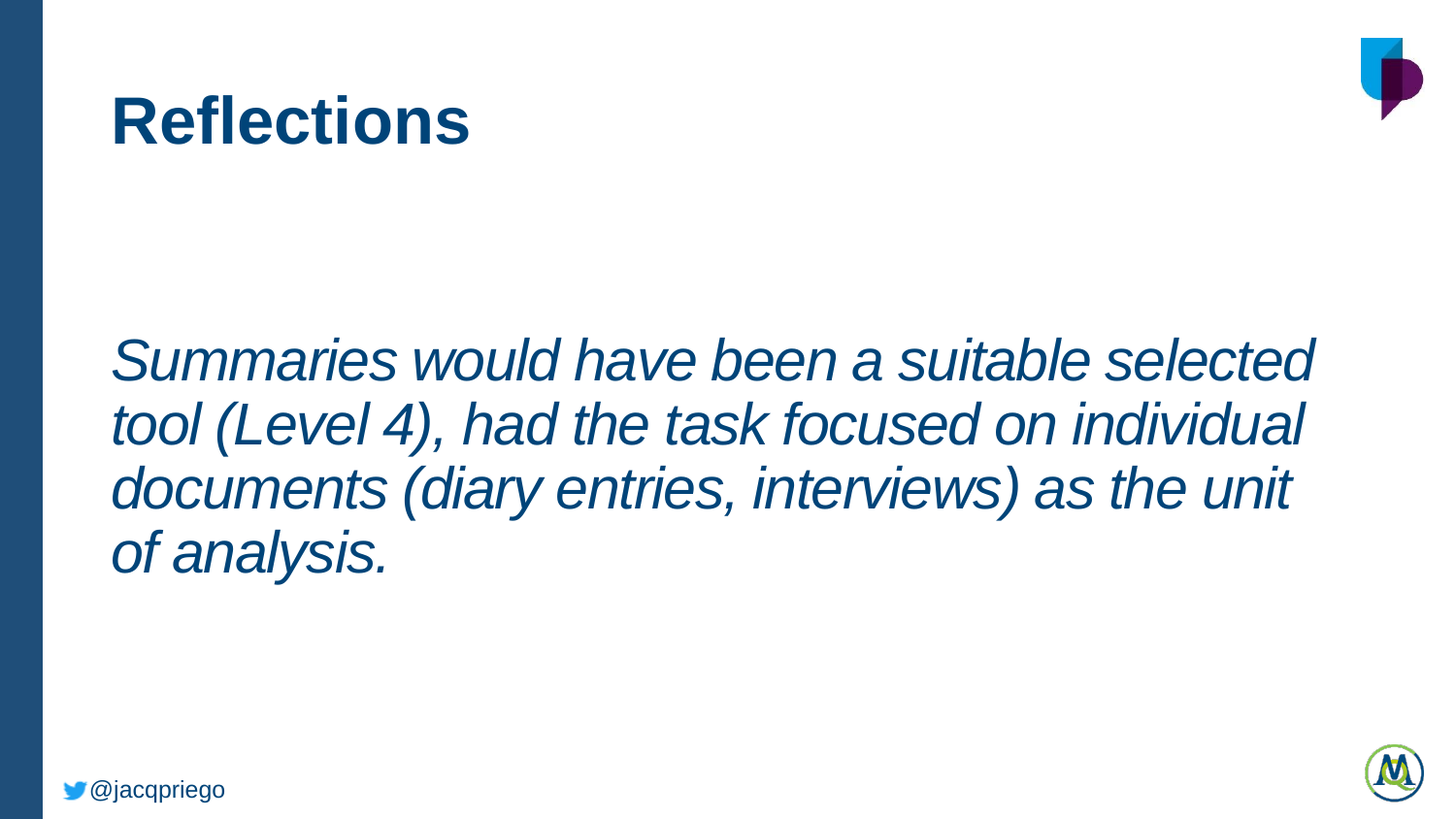# **Final user tips**



- The Conceptual framework (Level 2) is likely to vary *slightly*.
- The information on other levels depends on a **finite** number of elements.
- While 5LQDA is conceptually sophisticated, (generally) there is no right and wrong procedure…
- And you can always press the 'delete' key and 'undo' button!



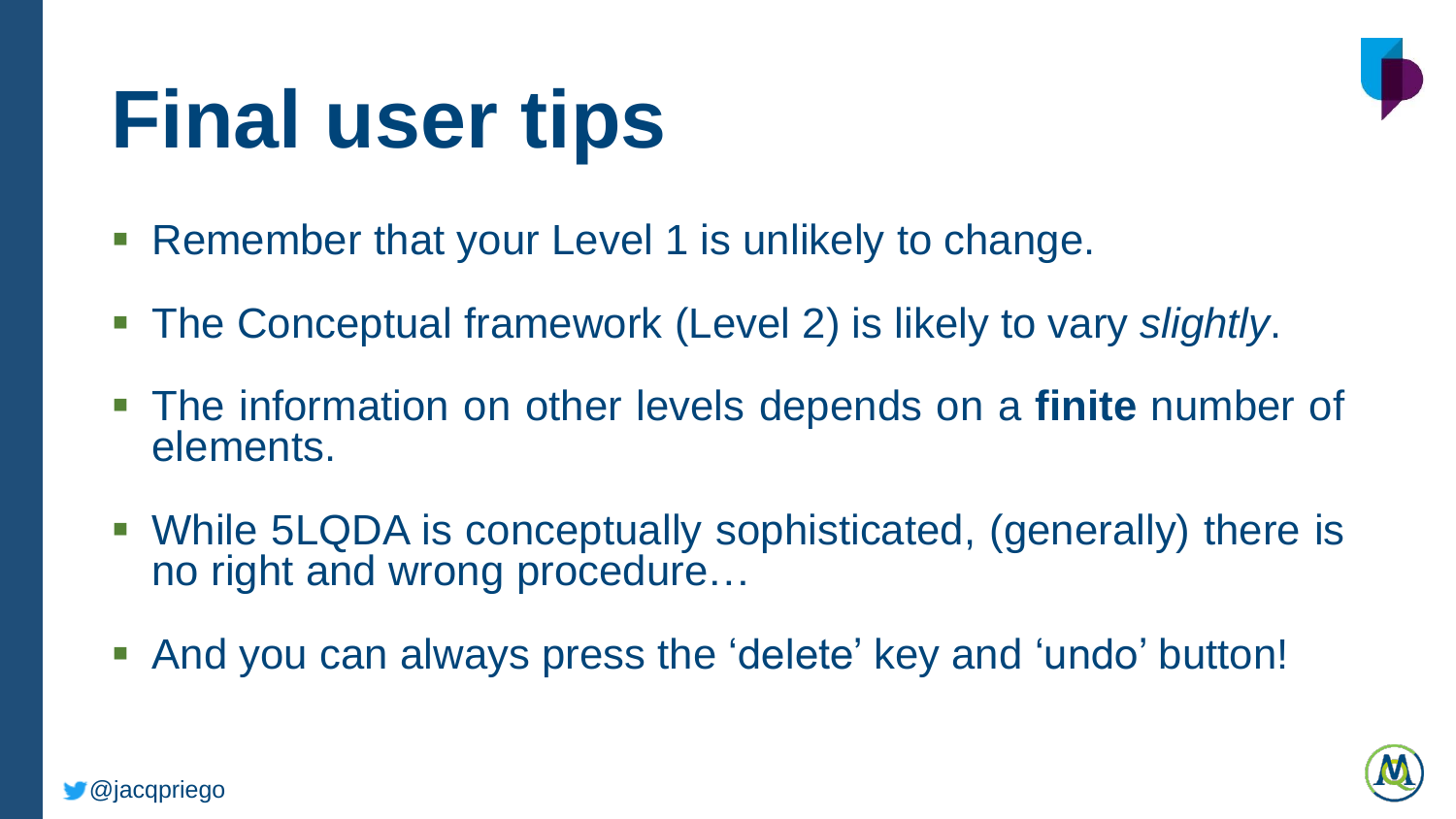

# **And yet...**

*"Some researchers…use [MAXQDA] for the first stages of a project, before the more subtle aspects of the analysis emerge. They then continue the project on paper, or with yellow stickies…just when MAXQDA could be helping the most".* (Woolf & Silver, 2018: 3).





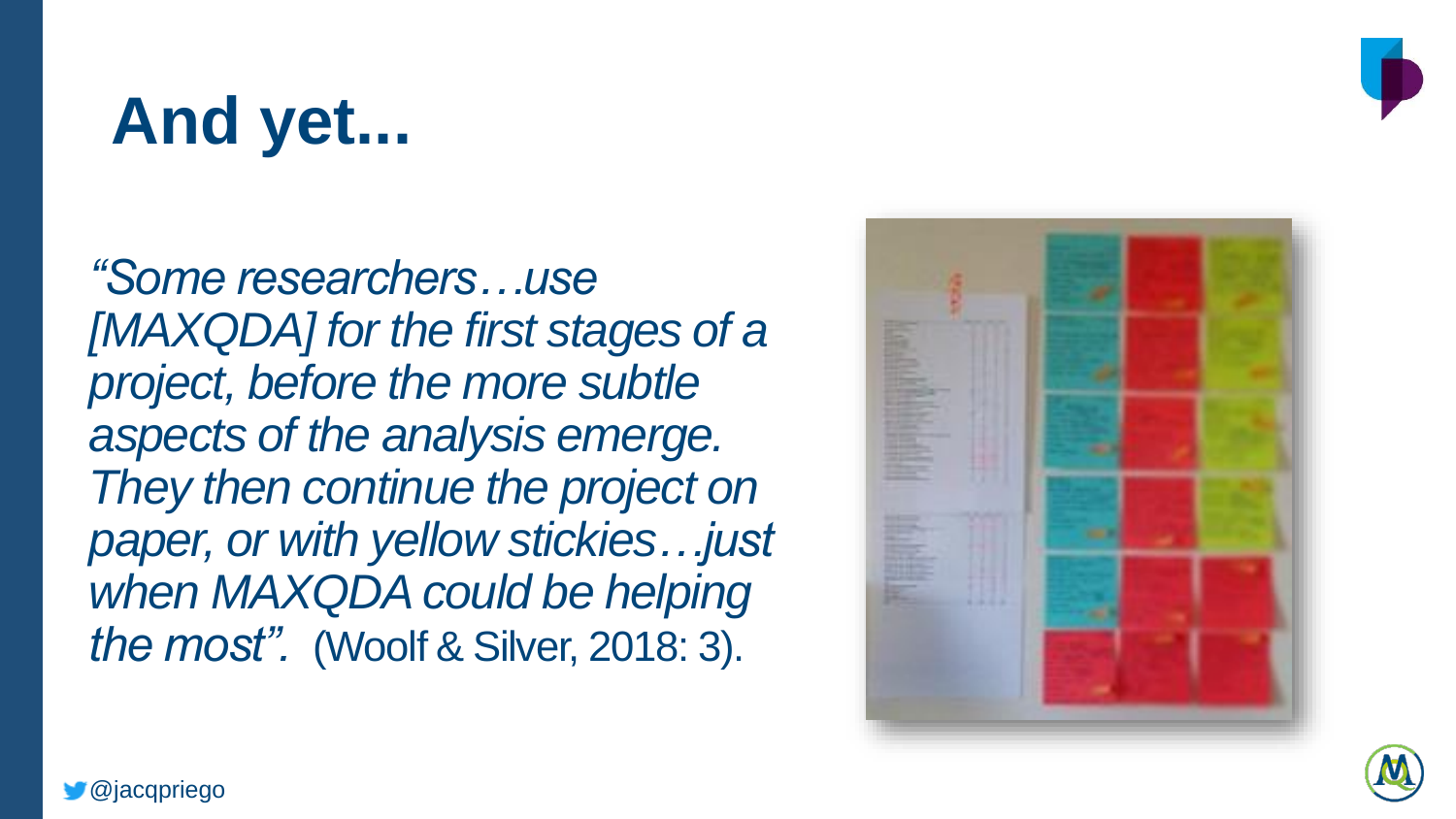

# **References**

- Hunter, A. B., Laursen, S. L., & Seymour, E. (2007). Becoming a scientist: The role of undergraduate research in students' cognitive, personal, and professional development. *Science education*, *91*(1), 36-74.
- Linn, M. C., Palmer, E., Baranger, A., Gerard, E., & Stone, E. (2015). Undergraduate research experiences: Impacts and opportunities. *Science*, *347*(6222), 1261757.
- Shah, B., Rahim, H., & Yin, H. (2012). Student pharmacists as researchers of consumer perspectives of the role of pharmacists. *Currents in Pharmacy Teaching and Learning*, *4*(3), 188-196.
- Silver, C., & Woolf, N. H. (2015). From guided-instruction to facilitation of learning: the development of Five-level QDA as a CAQDAS pedagogy that explicates the practices of expert users. *International Journal of Social Research Methodology*, *18*(5), 527-543.
- Walkington, H. (2015). *Students as researchers: Supporting undergraduate research in the disciplines in higher education*. York: The Higher Education Academy.
- Woolf, N. H., & Silver, C. (2017). *Qualitative Analysis Using MAXQDA: The Five-Level QDATM Method*. Routledge.